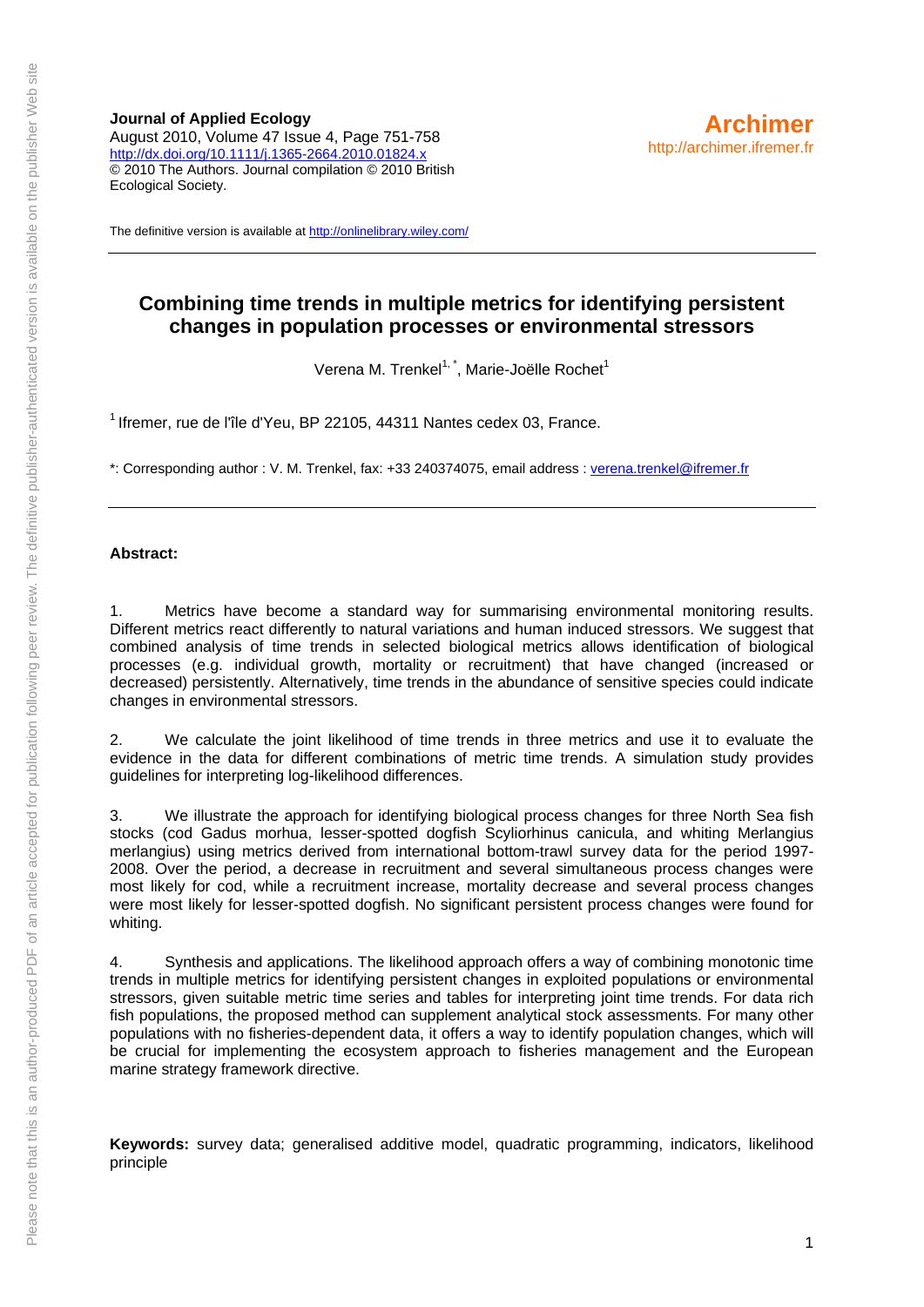## **1. Introduction**

Monitoring of the biotic conditions of ecosystems under human and environmental pressures has a long history both in aquatic and terrestrial systems. Biotic metrics and indices have become the standard approach for summarising monitoring results on different organisational levels, e.g. de Heer, Kapos & ten Brink (2005), Loh *et al*. (2005). Temporal changes in these metrics point towards underlying driving stressors, such as productivity decreases leading to recruitment failure or the effects of contaminants and fishing (Sandström *et al*. 2005). It is important to be able to distinguish between natural environmental variations and humaninduced stressors (e.g. chemical pollution, over-harvesting or habitat destruction). This requires using a combination of metrics expected to react differentially to various stressors.

Theoretical and empirical studies have been used for determining the sign and possibly shape of the relationship between biotic metrics and human or environmental stressors. Lenihan *et al*. (2003) derived the expected direction of change in the abundance of benthic fauna subject to organic enrichment (increased organic carbon) and/or toxic (copper) contamination using designed experiments. These authors found that arthropods and echinoderms decrease when toxic contamination or both stressors increase while annelids increase under organic enrichment on its own or in combination with toxic contamination. Other examples using a correlative empirical approach include studies of the relationships between freshwater fish functional metrics and a human pressure index (Hughes *et al*. 1998; Pont *et al*. 2006), benthic meiofauna diversity and heavy metal contamination (Moreno *et al*. 2008), and fish community indicators and measures of human impact, including fishing effort (Piet & Jennings 2005; Pont *et al*. 2006).

We reverse the reasoning applied to determine relationships to identify the changes in environmental stressors or biological processes based on time trends in multiple metrics, i.e. a certain observed combination of trends points towards a change in a particular stressor or process. For the benthic fauna example cited above (Lenihan *et al*. 2003), this means that an increase in organic enrichment over time would be inferred if annelids increased and arthropods and echinoderms showed no trend in a monitoring time series. This approach is referred to as the effects-based approach in contrast to the stressor-based approach, where all potential stressors would be monitored, e.g. total organic carbon and copper concentration in the benthic fauna example. The question is then how to determine and combine trends for multiple metrics. A common approach is to test for significant linear (or log-linear) trends in each metric separately (e.g. Rochet *et al*. 2005) or use correlation analysis for two metrics (Frank, Petriea & Shackell 2007; Reid *et al*. 2005). Both approaches raise statistical and conceptual concerns: multiple tests, no measure of uncertainty for the selected process changes, and the assumption of linear trends for the linear regression approach. Many solutions for each issue exist. Here we propose an approach for resolving them coherently in the context of the use of metrics for monitoring.

Our approach for jointly assessing time trends in multiple metrics and comparing the evidence in the data for different trend combinations (models) is based on the likelihood principle (see overview in Pawitan 2001). We demonstrate the approach by determining whether the available bottom-trawl survey derived population metrics for cod *Gadus morhua* (Linnaeus), lesser-spotted dogfish *Scyliorhinus canicula* (Linnaeus) and whiting *Merlangius merlangius* (Linnaeus) in the North Sea indicate any persistent changes in population processes (individual growth, mortality or recruitment). We compare the results to the information on changes in population processes provided by the standard stock assessments for these stocks.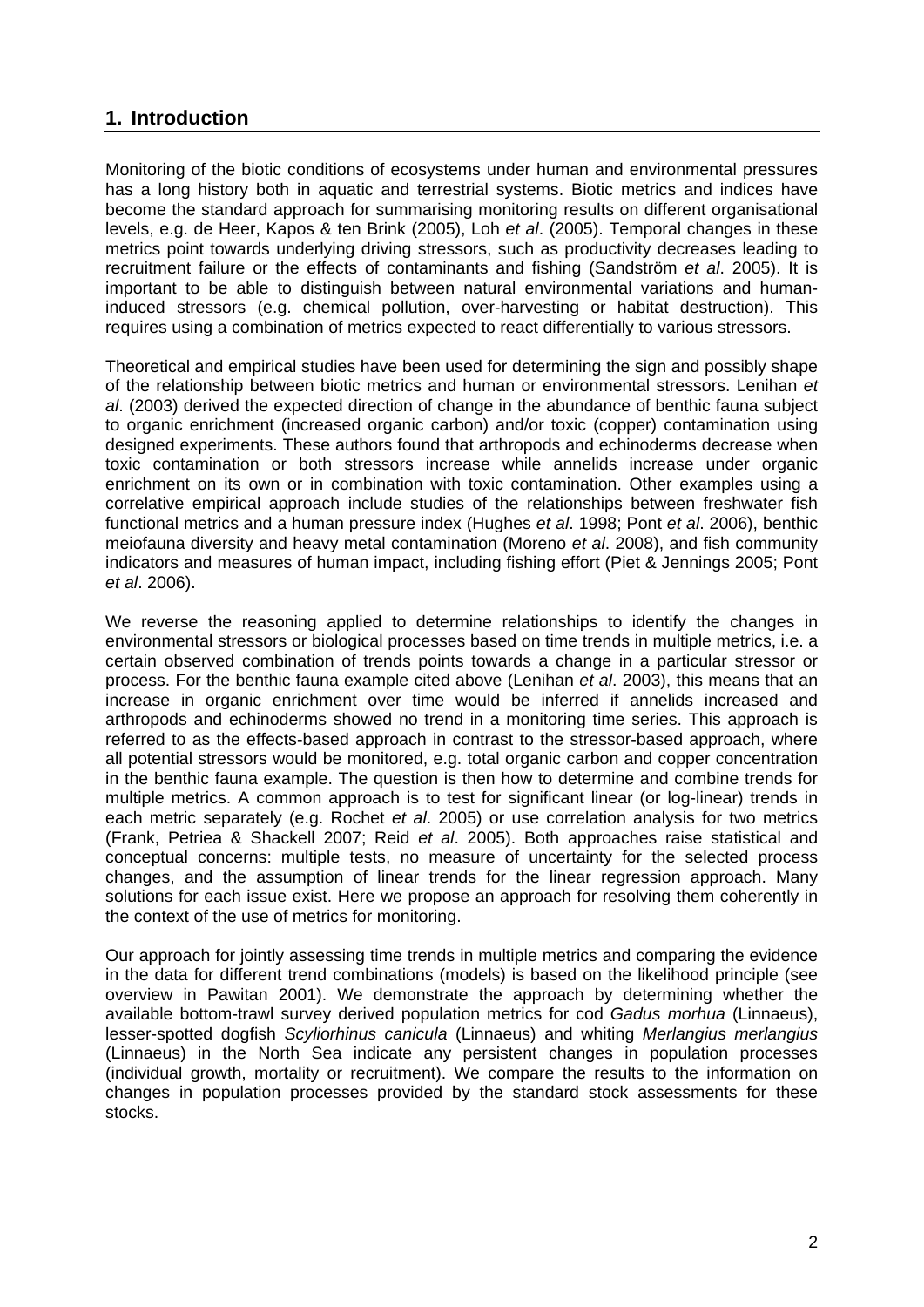### **2. Material and Methods**

### **Fish populations, data and metrics**

Data for cod, lesser-spotted dogfish and whiting from the International Bottom Trawl Survey (IBTS) covering the whole North Sea in the first quarter of each year were extracted from the ICES Datras data base (http://datras.ices.dk/) for the period 1997-2008. The survey design is stratified random (Anonymous 2004) and the same Grande Ouverture Verticale trawl is used by all nations who participate in the survey. We selected a 12-year period to be able to assess whether there are persistent single or multiple process changes. The assumption of persistent changes, i.e. either an increase, decrease or no change of given processes, would not be reasonable for a longer period. The data were used to calculate three metrics: log-transformed abundance (In*N*), mean length in the population ( $L<sub>bar</sub>$ ) and the 95th percentile of the length distribution ( $L_{0.95}$ ). Two length metrics are used because only one of the two metrics might be sensitive to a change in fishing mortality or recruitment. For example,  $L<sub>bar</sub>$  is expected to track recruitment for a population dominated by recruits, while changes in fishing mortality might measurably affect only  $L_{0.95}$ . For this study, we set the precision of all metric estimates equal to a coefficient of variation of 3%.

Using basic population ecology, we first derived the expected directions of change in each of these metrics in response to changes in total mortality (*Z*), individual growth (*g*), and recruitment strength (*R*). We then reversed the interpretation and created a table in which a given process change is identified by unique combinations of the time trends of the three metrics (Table 1). This table will be used for interpreting joint metric trends in terms of underlying process changes. Note that certain time trend combinations cannot be linked to single process changes. In such cases multiple process changes, or other process changes, are assumed to have occurred.

#### **Method for calculating likelihood values**

The most likely process change is taken to be the one with the highest support from the available data. The likelihood of a process change is the sum of the likelihood for all trend combinations indicating that process change in Table 1. For example, the top left hand cell in Table 1, which corresponds to an increase in all three metrics,  $\ln N$ ,  $L_{bar}$  and  $L_{0.95}$ , is interpreted as providing evidence for a reduction in total mortality (Zd). The likelihood for this cell is the joint likelihood that each metric increased over the study period. Two additional cells also indicate a decrease in total mortality. Hence, the overall likelihood for a decrease in total mortality is the sum of the likelihood of the three cells containing Zd (cells M1, M2 and M10 in Table 1).

Four steps are required to calculate the likelihoods: i) standardisation of the metrics; ii) time trend fitting; iii) likelihood calculation for each time trend combination; and iv) summation across combinations for overall evidence regarding persistent changes in processes.

*Standardisation of metrics - each time series of estimates,*  $I=(I_1, ..., I_T)$  *is standardised* (normalised) by removing the mean and dividing by the empirical standard deviation of interannual variation to facilitate the contribution of the different metrics to the joint likelihood; metrics standard deviations  $s=(s_1, ..., s_T)$  are standardised by dividing by the same interannual standard deviation.

*Time trend fitting* - Three types of time trends need to be fitted to each of the standardised metrics: an increasing trend  $\hat{1}$ <sup>inc</sup> , a decreasing trend  $\hat{1}$ <sup>dec</sup> and no time trend  $\hat{1}$ <sup>nc</sup> . A horizontal line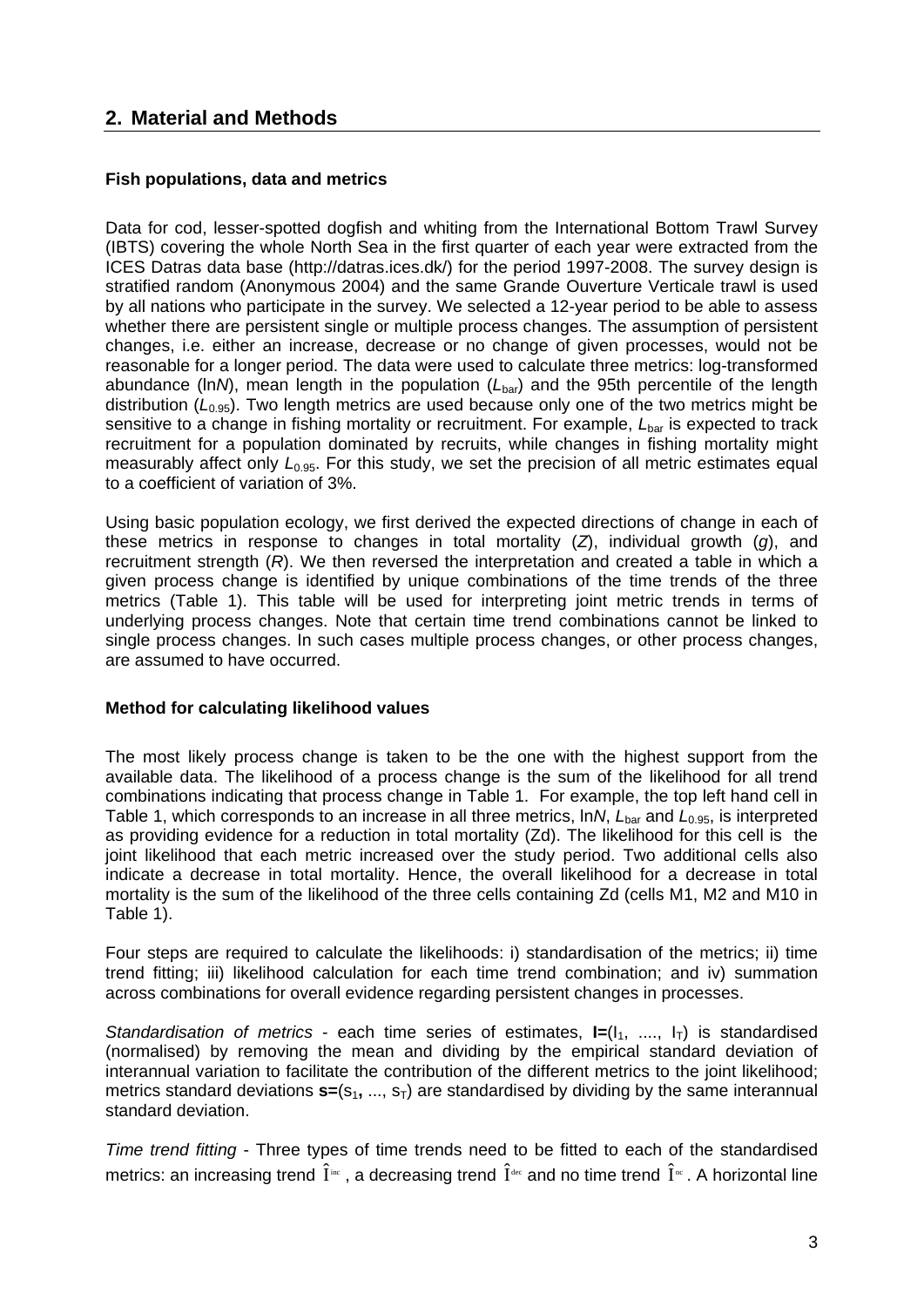is taken to represent no time trend. As the metrics are standardised, this line has intercept and slope zero (  $\hat{\rm I}^{\scriptscriptstyle{\rm sc}}_{\scriptscriptstyle{\rm f}}$  =0). Increasing and decreasing trends can have different shapes. As we are not interested in any particular shape, a monotonically increasing (decreasing) smooth function is fitted following the methods described in Wood (1994) and using the mgcv package in R (R Development Core Team 2008). In practice, we first fit an unconstrained generalised additive model (GAM), modelling I as a function of time t

$$
\hat{I}_t = \gamma(t) = \sum_i \beta_i b_i(t) = \mathbf{X}_t \boldsymbol{\beta}
$$

**eqn 1** 

where b<sub>i</sub>() are cubic regression splines, **β** are model parameters and **X**<sub>t</sub> is the design matrix. The model is fitted using penalised quadratic least squares, minimising

$$
\sum_{t} (I_t - \gamma(t))^2 + \lambda \int_t \gamma'(t)^2 dt
$$
 eqn 2

The second term is the penalty for ensuring smoothness. Estimation of the optimal smoothness parameter  $\lambda$  is carried out by restricted maximum likelihood. In a second step constrained re-estimation of **β** is carried out, keeping the value for the smoothness parameter λ as estimated before. Two linear equality constraints are introduced

Monotonicity:  $y'(t) \ge 0$  (increasing) or  $y'(t) \le 0$  (decreasing)

Significant time change:  $|\chi(T) - \chi(1)| \ge a$  where a = 4 median(s<sup>\*</sup>),

with s<sup>\*</sup> the standardised standard deviations of metric estimates. The second constraint forces the fitted values for the final and first years of the time series to be significantly different if approximate 95% confidence intervals were constructed for each point estimate as  $\hat{\mathbf{I}}_{\mathrm{T}}{\pm}2\,\mathrm{median}(\mathrm{s}^*)$  . Quadratic programming is then used to minimize

$$
\sum_{t} (I_t - \gamma(t))^2 + \hat{\lambda}\beta' C\beta C\beta \ge 0
$$
 eqn 3

with respect to **β** and subject to the constraints C. The time trend models are fitted assuming iid residuals; a Durbin-Watson test is used to check this assumption.

*Likelihood calculation for time trend combinations* - The joint likelihood for each of the 27 combinations of metric time trends (denoted M1 to M27 in Table 1) needs to be calculated. For each metric time series, the likelihood of an increasing, decreasing and no time trend (using the three models fitted in the previous section) is calculated. For example, assuming a Gaussian distribution, the likelihood of a monotonically increasing time trend in the indicator times series I is calculated by

$$
L(\beta^{\text{inc}}, \gamma^{\text{inc}}) = f(1; \beta^{\text{inc}}, \gamma^{\text{inc}}) = \prod_{t=1}^{T} \frac{1}{\hat{\sigma}\sqrt{2\pi}} \exp\left(-\frac{1}{2}\left(\frac{I_t - \hat{I}_t^{\text{inc}}}{\hat{\sigma}}\right)^2\right)
$$
eqn 4

where  $\beta^{\text{inc}}$  and  $\gamma^{\text{inc}}$  are the parameters for a monotonically increasing time trend and  $\hat{\sigma}$  is the residual sum of squares of this fit divided by T. The joint likelihood is obtained as the product of the likelihoods for the three metrics assuming that they are independent, e.g.

 $L(M1)=L(\beta_{\rm lnN}^{\rm inc},\beta_{\rm Lbar}^{\rm inc},\beta_{\rm L0.95}^{\rm inc},\gamma_{\rm lnN}^{\rm inc},\gamma_{\rm lnN}^{\rm inc})=f(lnN;\beta_{\rm lnN}^{\rm inc},\gamma_{\rm lnN}^{\rm inc})f(L_{\rm bar};\beta_{\rm Lbar}^{\rm inc},\gamma_{\rm Lbar}^{\rm inc})f(L_{0.95};\beta_{\rm L0.95}^{\rm inc},\gamma_{\rm lnN}^{\rm inc})$ eqn 5 Independence of residuals across metrics is checked using Pearson's product moment correlation coefficient.

*Evidence for persistent process changes* - The likelihood of a particular process change for a given population is calculated as the sum of the likelihood values for the appropriate time trend combinations. For example, a persistent decrease in total mortality (Zd) is indicated by M1, M2 or M10 (Table 1). Thus, the likelihood for Zd is estimated as *L*(Zd)= *L*(M1 or M2 or M10) = *L*(M1) + *L*(M2) + *L*(M10) eqn 6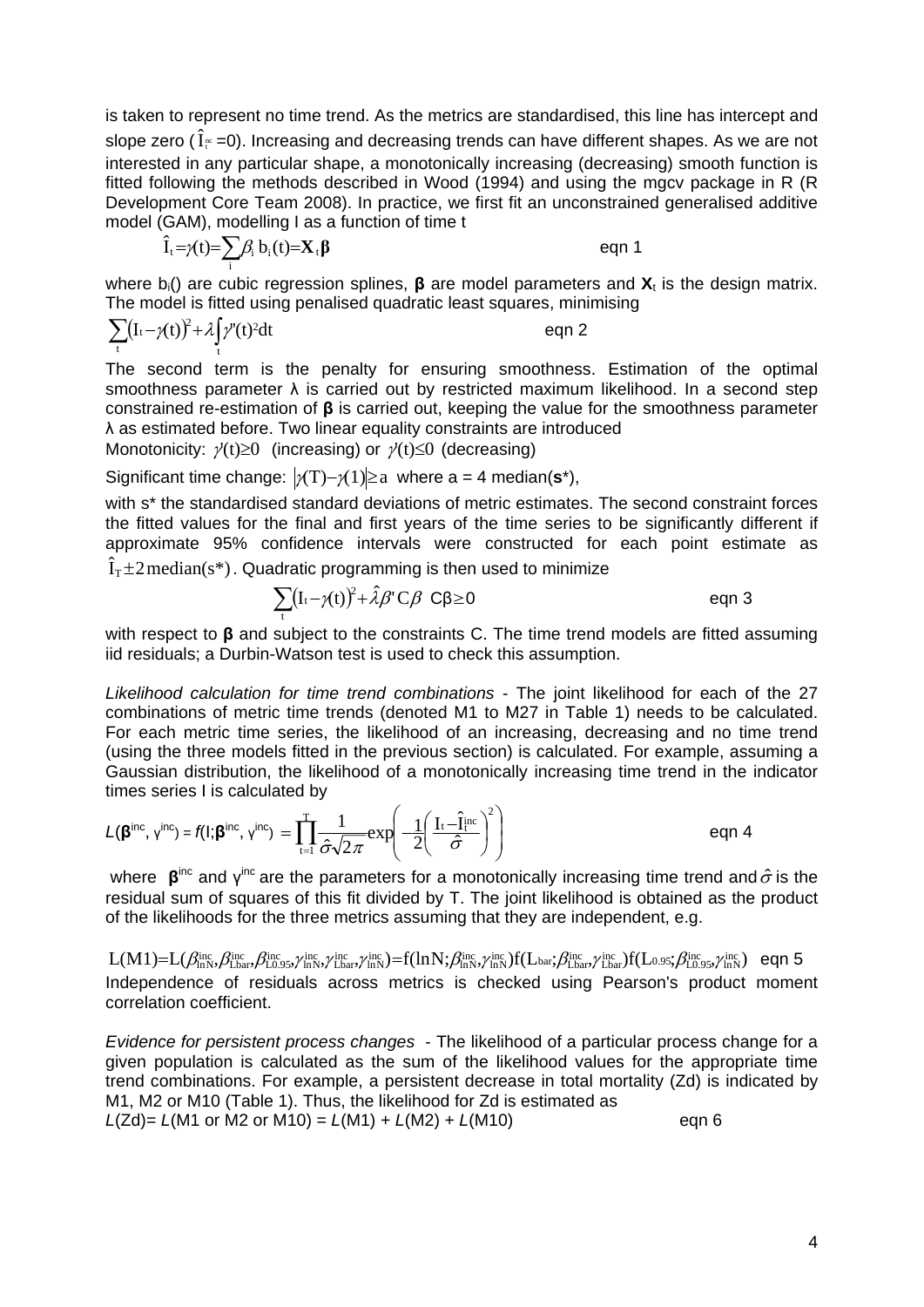### **Comparing model fits**

The largest log-likelihood value ( $l_{max}$  = max( $log(L(M))$ ) indicates the best model fit (Pawitan 2001) and the corresponding process change is considered the most likely. However, owing to uncertainty in metric estimates, models with log-likelihood values within a certain distance of the largest value,  $\Delta_{M}$ =  $I_{max}$  -  $I(M)$ , provide basically the same evidence as the "best" model. A simple simulation study was carried out to obtain guidelines for interpreting  $\Delta_M$  values, similar to what is available for interpreting differences in Akaike's Information Criterion (e.g. p. 70 in Burnham & Anderson 2003). Three 12-year time series were simulated by drawing values from standard normal distributions, linear regressions were fitted to each simulated series and the likelihood of each linear time trend was calculated. Multiplying these likelihood values across the three metrics provided the likelihood equivalent to an entry in Table 1. As generally three cells in the table indicate the same process change, their likelihood values were multiplied, taking into account that each pair of cells has two metrics trends in common. We repeated the process 10,000 times leading to the simulated distribution of likelihood values. A second similar simulation study was carried out to obtain the distribution of likelihood values in the case where only two metrics are used.

### **Sensitivity to methodological choices**

Several decisions are made when applying the method. The impact of two of these: (a) the selection of pertinent metrics, and (b) the type of monotonic function used for fitting time trends are investigated. The time trend interpretation table (Table 1) contains two lengthbased metrics for describing population demography,  $L_{bar}$  and  $L_{0.95}$ . Whether these two metrics indeed carry independent information was explored by repeating the analysis for two metric couples (*L*bar -log*N* and *L*0.95-logN) using for interpretation the subsets of Table 1 corresponding to no change for the omitted metric. Smoothness was imposed when fitting time trend models using GAMs using the parameter  $\lambda$  (eq 2) but otherwise no constraint was placed on the degree of non-linearity (number of degrees of freedom df) of the relationship. The analysis was repeated constraining time trends to be at most cubic (df 3; a linear model has df 1) in addition to being monotonic and having a significant time change (constraints 1. & 2. above) to explore the impact of this.

# **3. Results**

#### **Interpreting log-likelihood values**

The distribution of simulated log-likelihood values using three independent stationary metric time series was rather skewed (Figure 1). The range between the 5th and the 95th percentiles was 4.8. Thus, it is considered that the data do not provide evidence in favour of a process change in addition to that with  $I_{\text{max}}$  unless  $\Delta_M$  <5. In the case of only two metrics, the threshold is  $\Delta_M$  <4.

#### **Identification of changes in population processes in fish populations**

The standardised time series of the three population metrics for North Sea fish populations with fitted time trend models are shown in Figure 2. No significant first-order autocorrelations were detected in the residuals for cod and lesser-spotted dogfish using Durbin-Watson tests with test level 0.01/9 (with Bonferroni correction) in accordance with model assumptions. In contrast, residuals for whiting from the decreasing and no time trend model fitted to lnN were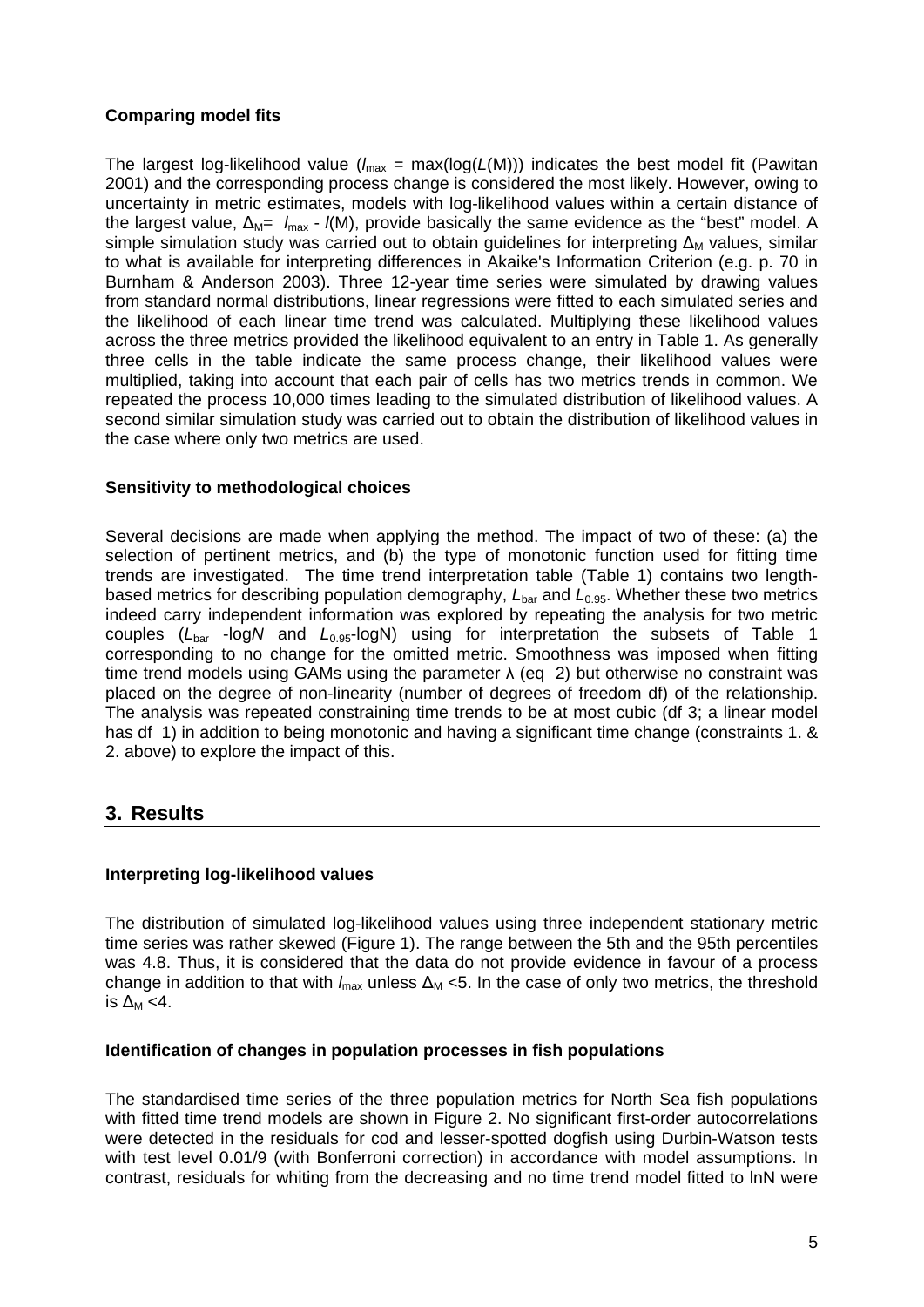significantly autocorrelated. Thus, overall autocorrelation in residuals was not an important problem. Only one significant correlation among metrics was found for cod and none for the other two species, supporting the validity of the results.

The largest log-likelihood values for cod indicated decreased recruitment and multiple changes, and these values differed by less than 1 (bold entries in Table 2). The log-likelihood values for lesser-spotted dogfish pointed towards a persistent increase in recruitment, a decrease in mortality and multiple changes; the processes had the largest log-likelihood values, which were about equal in size. The log-likelihood values for most process changes were similar for whiting, providing no evidence for any particular process change.

#### **Sensitivity to methodological choices**

The analysis was repeated using only one length metric at a time to investigate the impact of the choice of metric (Table 3). For cod, using only  $L_{bar}$  led to conclusions identical to the 3metric results. In contrast, when  $L_{0.95}$  was used, multiple changes were unlikely for cod. The results for lesser-spotted dogfish and whiting were insensitive to which and how many length metrics were used.

The relative contributions of lnN and the length metrics to the total log-likelihood (Figure 3) provides information on which metric was most important. The identified decrease in recruitment for cod was due to a large log-likelihood for a decrease in ln*N* . Similarly, the large log-likelihood for an increase in ln*N* for lesser-spotted dogfish led to the identification of an increase in recruitment and decrease in total mortality. Thus ln*N* was the most important metric because its time trend signal was less noisy compared to the length metrics.

When the model fitting procedure was repeated constraining the non-linear monotonic functions to be at most cubic, the resulting log-likelihood differences were similar to those obtained with a more flexible smooth (values in brackets in Table 2). This indicates that results were robust to the shape of the monotonic functions.

#### **Comparison with stock assessment results**

The assessed cod stock covers the Eastern English Channel and the Skagerrak in addition to the North Sea sampled by the IBTS survey (ICES 2009a). Consistent with the results of this study, estimates of recruitment from the stock assessment for cod showed a decrease at the beginning of the period (Figure 4). In contrast, estimates of fishing mortality (averaged over ages 2-4, Fbar) and SSB from the stock assessment decreased steadily with a slight increase at the end, while the metric trend analysis provided no evidence for a decrease in total mortality.

No formal assessment of lesser-spotted dogfish in the North Sea exists owing to lack of data, and a common TAC is set for skates and rays (ICES 2009b). The ICES (2009b) assessment is therefore simply that "abundance and area occupied [of lesser-spotted dogfish] are increasing". In line with this, the metric trend analysis indicated that increased recruitment and decreased total mortality were likely to have occurred in recent years.

The assessed whiting stock covers the North Sea and the neighbouring Eastern English Channel (ICES 2009a). Stock assessment estimates of SSB decreased, while the estimates of recruitment and fishing mortality returned to their values at the start of the period by its end after having been first higher and then lower (Figure 4). Concordant with the stock assessment results, the metric trend analysis did not identify any persistent process changes.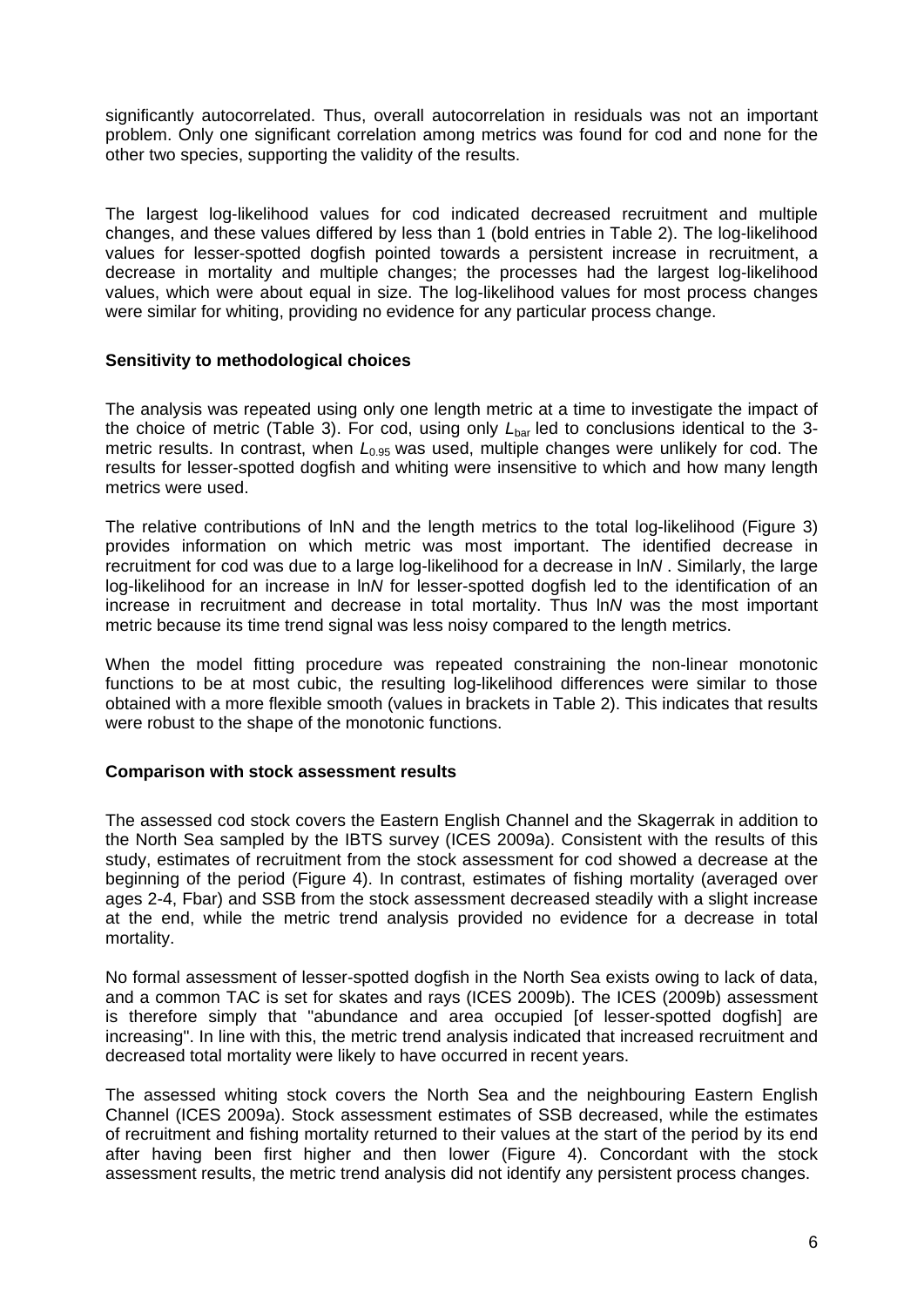### **4. Discussion**

Different process changes were identified for the three North Sea fish species for the period 1997-2008. The most likely changes for cod were a decrease in recruitment and multiple changes. The metric trends pointed at an increase in recruitment and a decrease in mortality for lesser-spotted dogfish. For both species, the results were rather robust to methodological choices and time trends in ln*N* with little noise had the greatest influence on the final conclusions. No significant process changes were identified for whiting. Formal stock assessments only exist for cod and whiting. However, survey data were available for lesserspotted dogfish so that the method could be applied and process changes were identified.

All methods, including traditional stock assessments and the indicator trends based approach of this paper depend on data availability and quality and validity of model assumptions. In particular, discarding and misreporting can compromise the quality of fisheries-dependent data and consequently stock assessment results. Scientific surveys used for calculating population metrics suffer less from lack of data quality as they adhere to strict survey protocols. However, any changes in survey catchability over time or space can compromise the reliability of survey derived metrics, as does partial coverage of the area inhabited by any population of interest (Trenkel & Cotter 2009). Subject to these conditions, the method of this paper can provide insights into population dynamics in cases where reliable fisheries dependent data do not exist, which is the case for the majority of fish species in the North Sea and elsewhere. Overall it can provide an overview of potential process changes for a wide range of species. A potential application is to use the method as a first screening step, and to seek additional information to confirm the diagnosis and consider management actions only for those species where process changes are flagged up by the analysis, instead of having to consider a large number of species. This gain in efficiency will be essential for ecosystem based management and for example for implementing the European Marine Strategy Framework Directive (directive 2008/56/EC). Though lack of evidence for change is not proof for a lack of change, in particular if metric time series are noisy.

A major characteristic of the method is its process orientated multivariate nature. The interpretation of joint time trends as process changes relies on the validity of the indirect inference, in particular the table used for interpretation. The table created here for identifying process changes (Table 1) did not explicitly incorporate well known effects such as densitydependent growth or correlations among biological processes. However, all joint and nonlisted effects are part of the multiple processes column (Table 2). It might be possible to refine the interpretation of joint time trends and separate out some of these joint and other effects in future research.

The method provides likelihood values for different joint metric trends which are interpreted as process changes, and not only a single best explanation. The meaningfulness of time trends in the context of the measurement uncertainty of each metric is ensured by the second constraint used in the estimation procedure. This overcomes the shortcomings of normalisation which standardises the variance of all metrics series to 1 and thus removes relative differences in the precision of metrics estimates.

The threshold value used for interpreting the log-likelihood differences was derived from a simulation study. It was found that the threshold was somewhat sensitive to the number of metrics used and in particular to the length of the time series (results not shown). This is not surprising given that the time series are short so sample sizes are small. Further, all metrics were considered independent in the simulations, which would provide conservative results if not true, although in the case study there was little evidence of violation of the independence assumption (few residual correlations across metrics).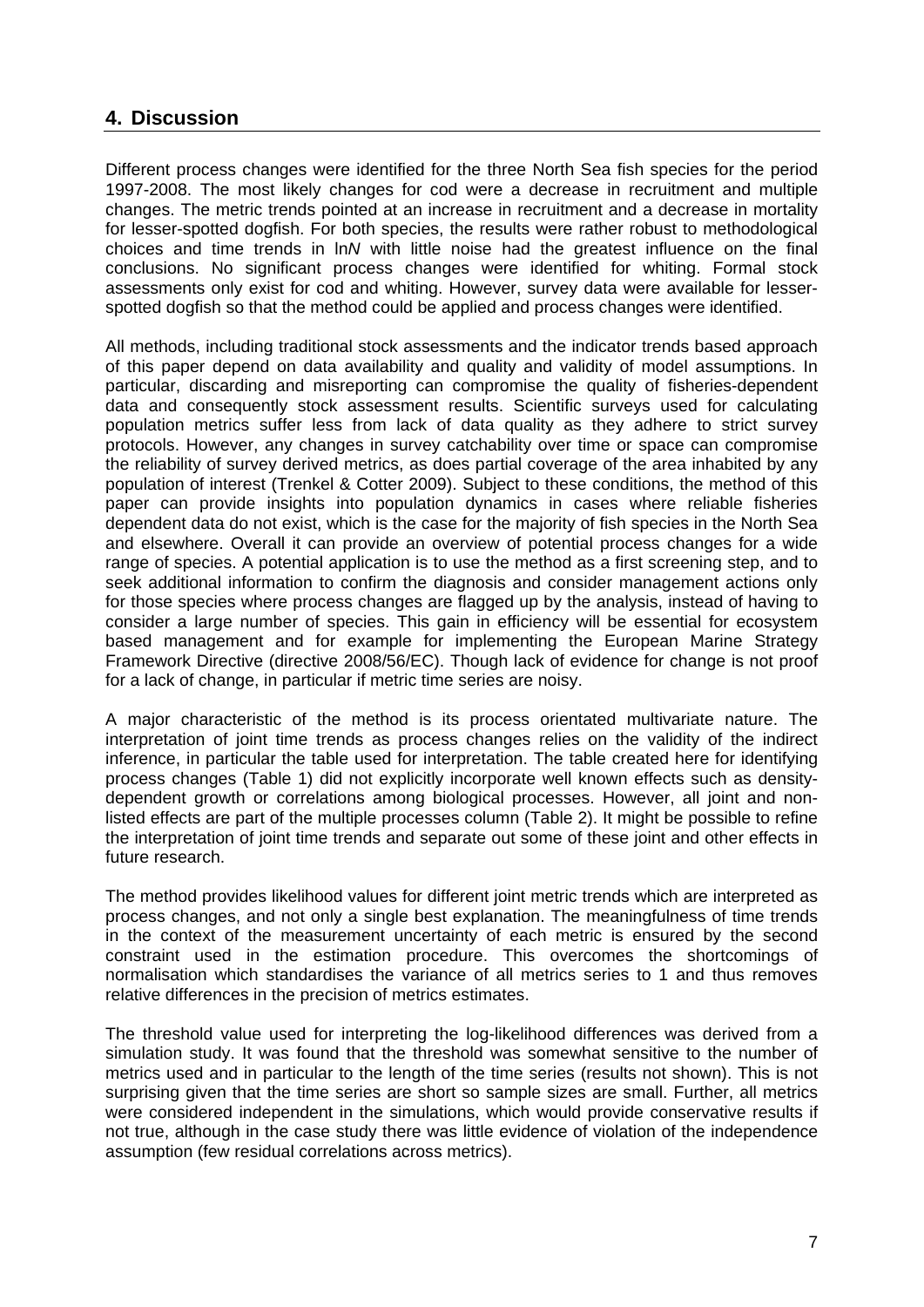A crucial part of the method is the assumption of monotonic trends which expresses a persistent change in underlying processes and determines the relevant time window for the analysis. Metric trends with a single peak or trough, caused for example by an episodic event such as an exceptionally good recruitment, would indicate that the system returned to its point of departure at the end of the study period and thus no persistent changes occurred. In practice however, an exceptional recruitment might take several years to work its way through the population, thus blurring the limits between persistent changes and episodic events in survey-based metrics. While time trends have to be monotonic, application of the method does not require them to be fitted using GAMs. In this study similar results were obtained when constraining the functions to be at most cubic. Thus the actual choice of smoothing function is not crucial. However, it is connected to the time window used for the analysis. The shorter the period, the more reasonable it seems to assume linear trends.

In conclusion, the likelihood method offers a way of combining trends in multiple metrics. The method was demonstrated for identifying changes in population processes but it can just as well be applied to functional groups or communities or any other environmental process, such as the benthic example cited in the Introduction, as long as an agreed table for interpreting joint time trends and suitable metrics can be defined.

# **Acknowledgement**

We thank our colleagues involved in the survey programme and Simon Wood for help with using the mgcv package. This work was partially funded by the EU project IMAGE (contract FP6 – 044227). Constructive comments by five referees and the associate editor Andre Punt are gratefully acknowledged.

# **References**

Anonymous (2004) Report of the study group on survey trawl gear for the IBTS western and southern areas. International Council for the Exploration of the Sea, ICES CM 2004/B:01. 23pp

Burnham, K.P. & Anderson, D.R. (2003) Model selection and multimodel inference. A practical information-theoretic approach. Spring, New York. Second edition.

de Heer, M., Kapos, V. & ten Brink, B. J. E. (2005) Biodiversity trends in Europe: development and testing of a species trend indicator for evaluating progress towards the 2010 target. Philosophical Transactions of the Royal Society London Series B, 360, 297-308.

Frank, K. T., Petriea, B. & Shackell, N. L. (2007) The ups and downs of trophic control in continental shelf ecosystems. Trends in Ecology and Evolution, 22, 236-242.

Hughes, R. M. R., Kaufmann, P. R., Herlihy, A. T., Kincaid, T. M., Reynolds, L. & Larsen, D. P. (1998) A process for developing and evaluating indices of fish assemblage integrity. Canadian Journal of Fisheries and Aquatic Science, 55, 1618-1613.

ICES (2009a) ICES Advice 2009. Book 6. http://www.ices.dk/advice/icesadvice.asp

ICES (2009b) Report of the Joint Meeting between ICES Working Group on Elasmobranch Fishes (WGEF) and ICCAT Shark Subgroup. ICES CM 2009/ACOM:16. 404 pp.

Lenihan, H. S., Peterson, C. H., Kim, S. L., Conlan, K. E., Fairey, R., McDonald, C., Grabowski, J. H. & Oliver, J. S. (2003) Variation in marine benthic community composition allows discrimination of multiple stressors. Marine Ecological Progress Series, 261, 63-73.

Loh, J., Green, R. E., Ricketts, T., Lamoreux, J., Jenkins, M., Kapos, V. & Randers, J. (2005) The Living Planet Index: using species population time series to track trends in biodiversity Philosophical Transactions of the Royal Society London Series B, 360, 289-295.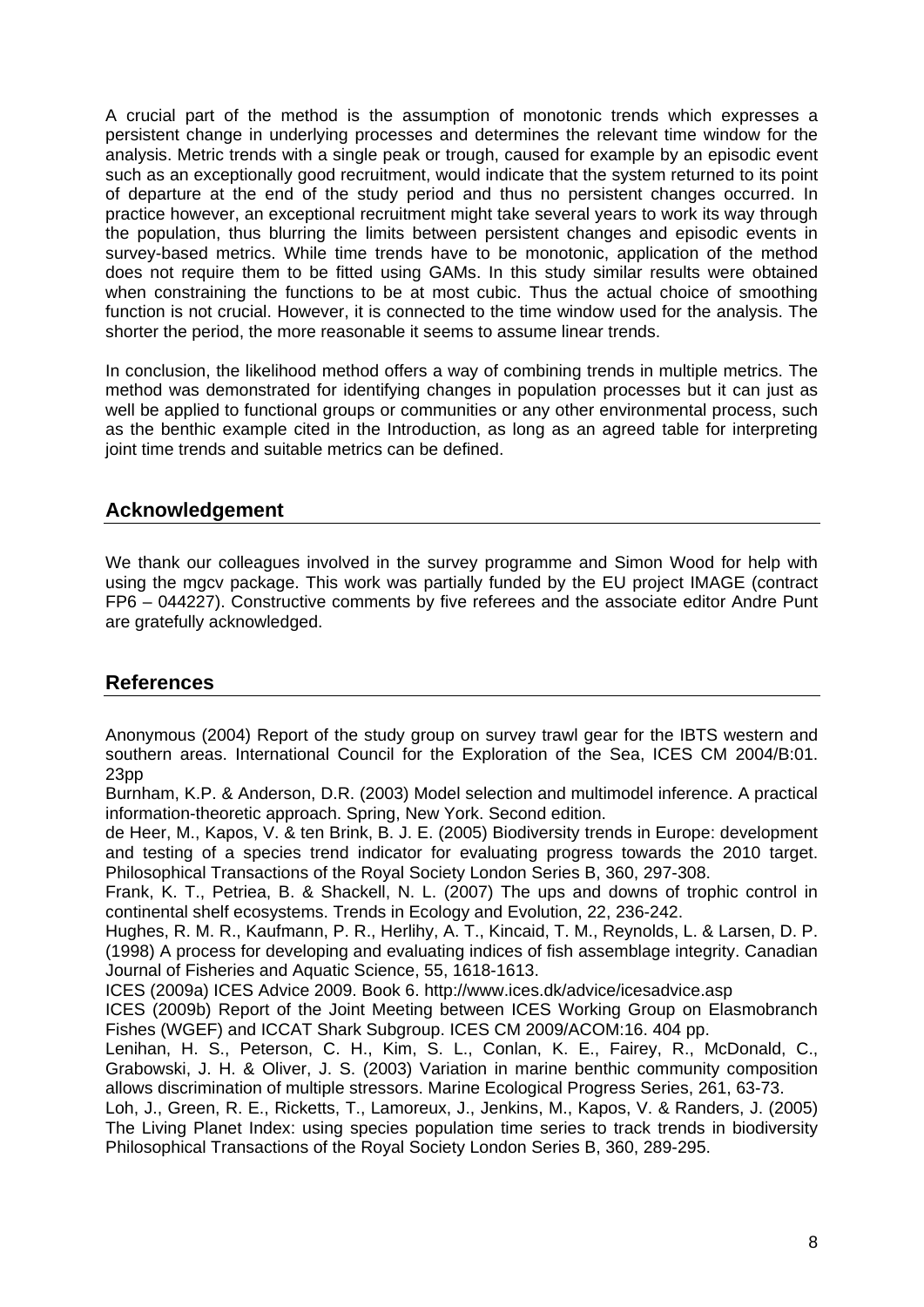Moreno, M., Vezzulli, L., Marin, V., Laconi, P., Albertelli, G. & Fabiano, M. (2008) The use of meiofauna diversity as an indicator of pollution in harbours. ICES Journal of Marine Science, 65, 1428-1435.

Pawitan, Y. (2001) In all likelihood: statistical modelling and inference using likelihood. Clarendon Press, Oxford. 528pp.

Piet, G. J. & Jennings, S. (2005) Response of potential fish community indicators to fishing. ICES Journal of Marine Science, 62, 214-225.

Pont, D., Hugueny, B., Beier, U., Goffaux, D., Merlcher, A., Noble, R., Rogers, C., Roset, N. & Schmutz, S. (2006) Assessing river biotic condition at a continental scale: a European approach using functional metrics and fish assemblages. Journal of Applied Ecology, 43, 70- 80.

R Development Core Team (2008) R: A language and environment for statistical computing. R Foundation for Statistical Computing, Vienna, Austria. ISBN 3-900051-07-0, URL http://www.R-project.org.

Reid, K., Croxall, J. P., Briggs, D. R. & Murphy, E. J. (2005) Antarctic ecosystem monitoring: quantifying the response of ecosystem indicators to variability in Antarctic krill ICES Journal of Marine Science, 62, 366-373.

Rochet, M.-J., Trenkel, V. M., Bellail, R., Coppin, F., Le Pape, O., Mahé, J.-C., Morin, J., Poulard, J.-C., Schlaich, I., Souplet, A., Vérin, Y. & Bertrand, J. (2005) Combining indicator trends to assess ongoing changes in exploited fish communities: diagnostic of communities off the coasts of France. ICES Journal of Marine Science, 62, 1647-1664.

Sandström, O., Larsson, Å., Andersson, J., Appelberg, M., Bignert, A., Ek, H., Förlin, L. & Olsson, M. (2005) Three decades of Swedish experience demonstrates the need for integrated long-term monitoring of fish in marine coastal areas. Water Quality Research Journal Canada, 40, 233-250.

Trenkel, V. M. & Cotter, A. J. R. (2009) Choosing survey time series for populations as part of an ecosystem approach to fishery management. Aquatic Living Resources, 22, 121-126.

Wood, S. N. (1994) Monotonic smoothing splines fitted by cross validation. SIAM Journal on Scientific Computing, 15, 1126-1133.

# **Tables**

Table 1. Combination of time trends in three population metrics corresponding to distinct models (Mx) suggesting changes in individual growth *g*, recruitment *R*, adult total mortality  $Z$  or multiple processes  $mu$ .  $Z \rightarrow$  significant strictly monotonic time trend in direction of arrow,  $\leftrightarrow$  no trend. i increase; d decrease. Metrics:  $L_{0.95}$  95% length percentile, In*N* log-transformed population abundance and  $L_{bar}$  mean length.

|                            | $L_{\text{bar}}$ $\pi$ |                        |                |                  | $L_{bar} \leftrightarrow$ |                  | $L_{bar}$ $\blacktriangleleft$ |                       |            |  |
|----------------------------|------------------------|------------------------|----------------|------------------|---------------------------|------------------|--------------------------------|-----------------------|------------|--|
|                            | $lnN$ $\pi$            | $ln N \leftrightarrow$ | LN             | $lnN$ $\pi$      | $lnN \leftrightarrow$     | INN              | $lnN$ $\pi$                    | $lnN \leftrightarrow$ | lnN        |  |
| $L_{0.95}$ $7$             | $Zd$ (M1)              | gi (M4)                | <b>Rd</b> (M7) | Zd (M10)         | gi (M13)                  | <i>R</i> d (M16) | mu(M19)                        | mu                    | $mu$ (M25) |  |
|                            |                        |                        |                |                  |                           |                  |                                | (M22)                 |            |  |
| $L_{0.95} \leftrightarrow$ | $Zd$ (M2)              | gi (M5)                | <b>Rd</b> (M8) | mu               | nc(M14)                   | mu               | <i>R</i> i (M20)               | gd (M23)              | Zi (M26)   |  |
|                            |                        |                        |                | (M11)            |                           | (M17)            |                                |                       |            |  |
| $L_{0.95}$ $\triangleleft$ | mu(M3)                 | mu(M6)                 | mu(M9)         | <i>R</i> i (M12) | gd (M15)                  | $ZI$ (M18)       | <i>R</i> i (M21)               | gd (M24)              | Zi (M27)   |  |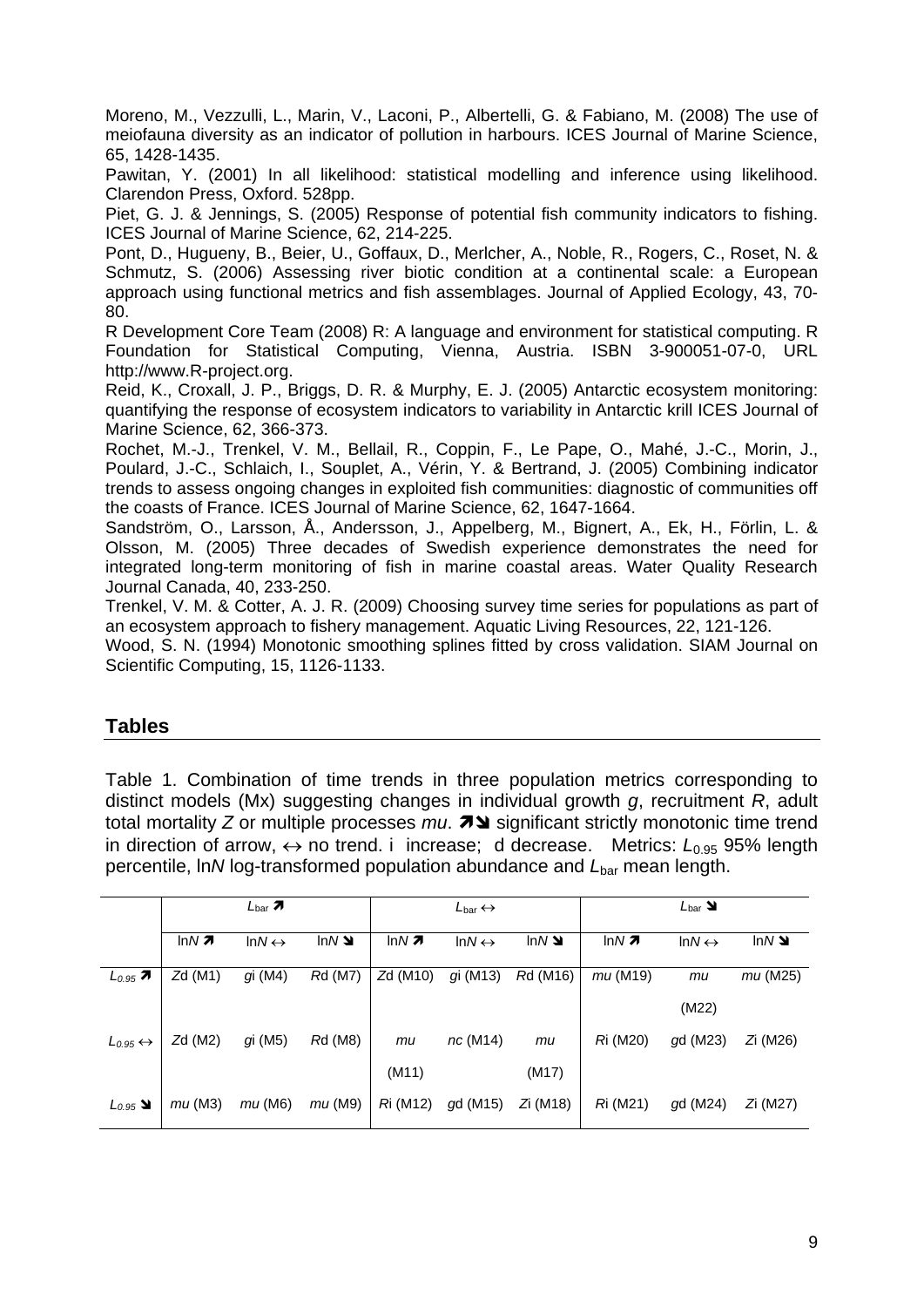Table 2. Model fit comparison using log-likelihood differences Δ<sub>M</sub> =  $I_{\text{max}}$ - /(M) for various process changes over the period 1997-2008. Values in brackets are for time trends which are at most quadratic. Processes: *g* growth, *R* recruitment, *Z* total mortaliy; increase (i) or decrease (d). Values <5 are in bold as they provide equal evidence for process changes.

| <b>Species</b> | gd      | gı      | Rd      | Ri      | Ζd      | Ζi      | multiple | no change |
|----------------|---------|---------|---------|---------|---------|---------|----------|-----------|
| cod            | 21.55   | 12.48   | 0       | 28.56   | 19.49   | 9.07    | 4.2      | 20.57     |
|                |         |         |         |         |         |         |          |           |
|                | (21.02) | (12.07) | (0)     | (28.81) | (19.85) | (8.96)  | (4.2)    | (19.94)   |
| lesser-spotted | 9.58    | 10.16   | 15.02   | 0       | 0.58    | 14.44   | 1.02     | 10.7      |
| dogfish        | (9.5)   | (10.63) | (16.06) | (0)     | (1.13)  | (14.93) | (0.81)   | (10.36)   |
| whiting        | 1.16    | 1.19    | 0.83    | 6.12    | 6.15    | 0.79    | 0        | 3.55      |
|                | (0.84)  | (0)     | (0.81)  | (8.21)  | (7.37)  | (1.65)  | (0.29)   | (1.66)    |

Table 3. Model fit comparison using log-likelihood differences Δ<sub>M</sub> = l<sub>max</sub>- l(M) for various process changes over the period 1997-2008. Processes: *g* growth, *R* recruitment, *Z* total mortaliy; increase (i) or decrease (d). Values <4 are in bold as they provide equal evidence for process changes.

| <b>Species</b>            | <b>Metrics</b>         | gd    | gi    | Rd    | Ri       | Zd       | Zi       | multiple $ no$ |        |
|---------------------------|------------------------|-------|-------|-------|----------|----------|----------|----------------|--------|
|                           |                        |       |       |       |          |          |          |                | change |
| cod                       | InN, $L_{0.95}$        | 22.36 | 12.74 | 0     | $-29.28$ | $-19.65$ | 9.63     | 8.32           | 21.06  |
|                           | InN, $L_{\rm bar}$     | 16.91 | 12.74 | 0     | $-23.82$ | $-19.65$ | 4.17     | 2.35           | 15.09  |
| lesser-spotted<br>dogfish | InN, L <sub>0.95</sub> | 14.51 | 15.63 | 19.59 | 1.06     | 2.18     | 18.47    | 0              | 13.45  |
|                           | InN, $L_{\rm bar}$     | 13.45 | 13.96 | 17.92 | 0        | 0.5      | 17.41    | 1.11           | 14.56  |
| whiting                   | InN, $L_{0.95}$        | 0.41  | 1.24  | 0.83  | $-5.37$  | $-6.2$   | $\bf{0}$ | 1.67           | 2.09   |
|                           | $lnN, L_{bar}$         | 1.27  | 0.41  | 0     | $-6.23$  | $-5.37$  | $-0.86$  | 1.23           | 1.65   |

# **Figures**

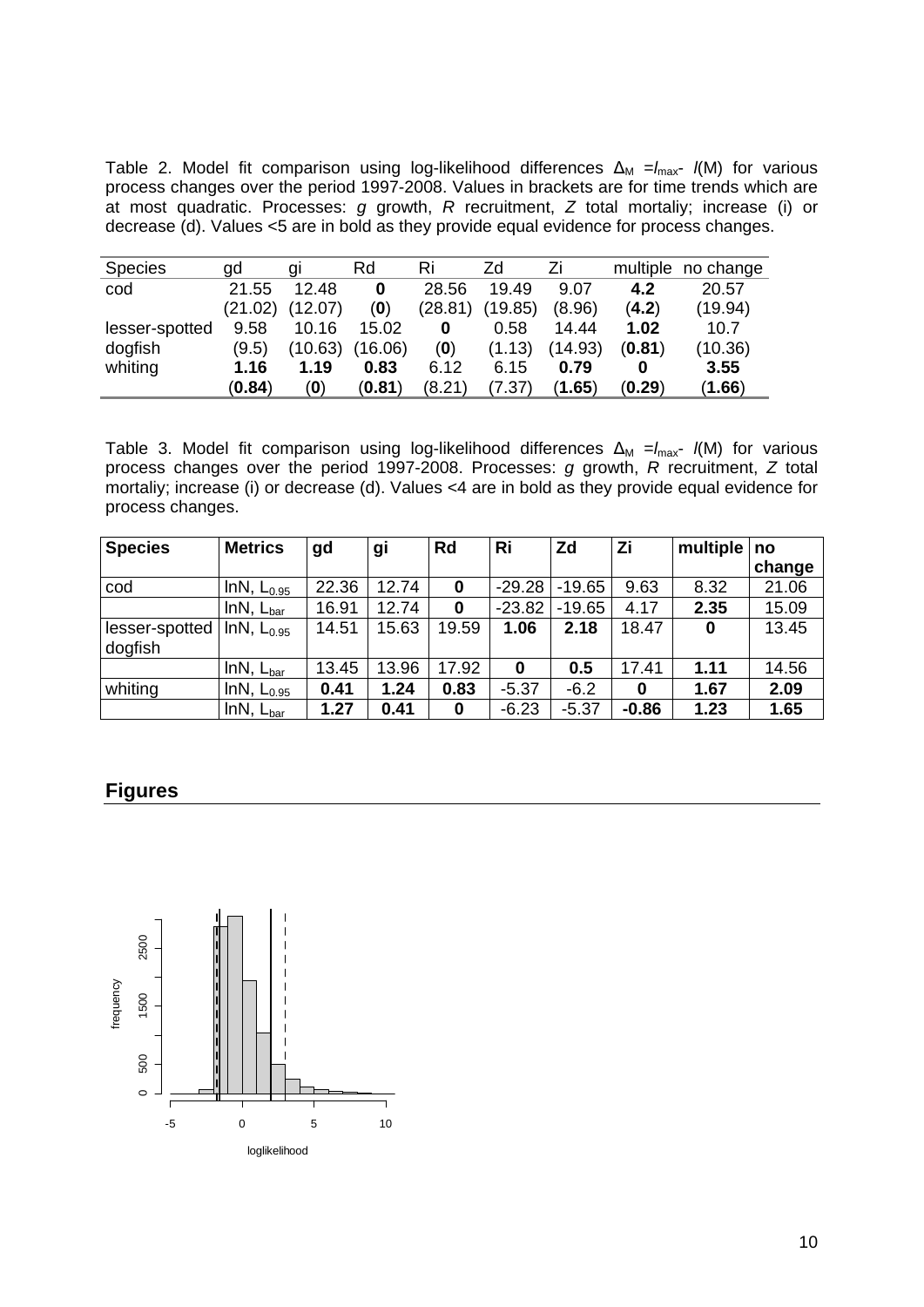### Figure 1

Figure 1. Histogram of log-likelihood values for linear regression models fitted to simulated data. Log-likelihood values are centred. Solid vertical lines indicate 10th and 90th percentiles; dotted lines 5th and 95th percentiles.



Figure 2

Figure 2. Monotonic time trend models fitted to standardised fish population metrics derived from International Bottom Trawl Survey data for the North Sea. Increasing (solid), decreasing (dashed) and no change (dotted). Vertical lines are 95% confidence intervals for metric estimates (3% CV).